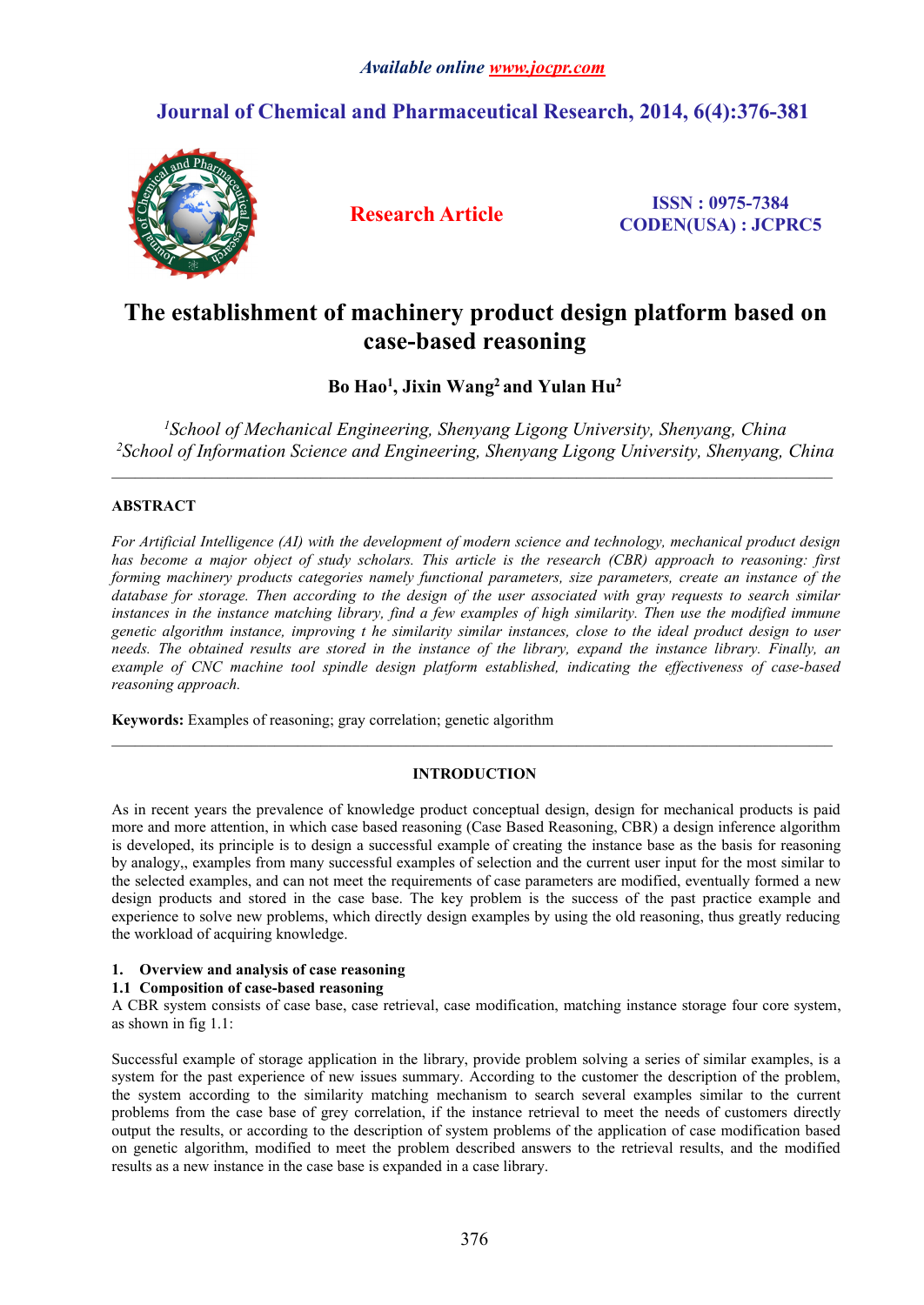*\_\_\_\_\_\_\_\_\_\_\_\_\_\_\_\_\_\_\_\_\_\_\_\_\_\_\_\_\_\_\_\_\_\_\_\_\_\_\_\_\_\_\_\_\_\_\_\_\_\_\_\_\_\_\_\_\_\_\_\_\_\_\_\_\_\_\_\_\_\_\_\_\_\_\_\_\_\_*



**Fig 1.1 The structure of CBR system**

#### **1.2 Establishing case base**

Case library directly affects the instance seized by matching and efficiency, so creating method in case based reasoning in the case library has become the key and precondition of study. We use the extension method is used to divide the instance, the instance name is  $M$ , the feature name is a and three tuple values about  $M_1$ , a  $\bar{b}$  as shown in formula (1):

$$
Q = (M, a, b) \tag{1}
$$

*Q* is the matter element. Because one thing may have multiple characteristics, The case of M have some features

element can be expressed as:

$$
Q = \begin{pmatrix} M & a_1 \cdots a_n \\ b_1 \cdots b_n \end{pmatrix} \tag{2}
$$

The spindle as an example we built two databases (1) such as various physical characteristics of spindle and parameters: rotation accuracy, speed etc. (2) the important dimensions and parameters of each spindle has.

#### **1.3 The case retrieval match**

The case retrieval matching is described according to the given problem, and use effective search algorithm, the search from the instance database to similar examples. In this platform, the spindle as an example according to the physical characteristics use grey correlation search the most similar case what the users to describe. Retrieval have two aspects (1) To determine the weight. (2) The computation of similarity.

#### 1.3.**1 To determine the weight**

Because the degree of mechanical products of various parts of different we use weights to distinguish between primary and secondary parts before, the platform adopts variation coefficient method to calculate the corresponding weights of each physical characteristics. The basic procedure of this method is: in the evaluation of the corresponding parts in the system, the greater the difference between the parameters of the parts, it is more difficult to implement parts, so evaluation can reflect the differences of the evaluated object.

#### **1.3.2 The computation of similarity**

#### (1) Normalization

A case feature attribute different numerical has different dimensions, namely, the corresponding number level will vary greatly, for the convenience of calculation, need to be normalized. Specific approach is parametric attributes corresponding to the 0.001 orders of magnitude of \*1000, while the 1000 orders of magnitude in \*0.001. Through the processing method of the reasonable choice of the dimension above, so that different feature vectors have the same order of magnitude.

(2) Calculation of gray similarity matrix

- (3) Grey distance calculation problems in each instance parameters and question
- (4) In n-dimensional space, according to the Euclidean distance formula,get the gray distance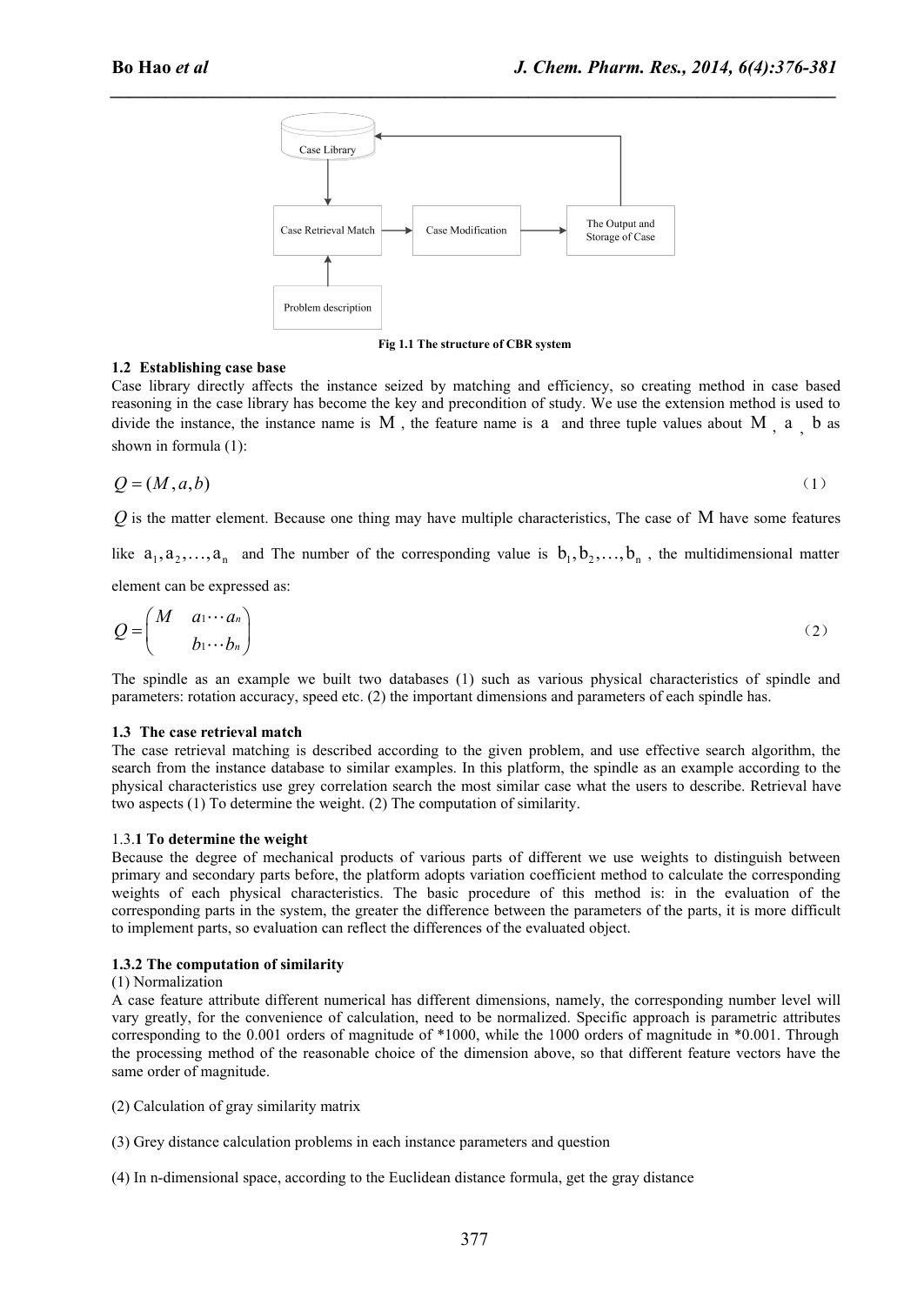(5) In the whole n-dimensional index spaces composite gray similarity problems and examples

By the above steps can be matched to retrieve other dimension parameters of several similar examples and similarity while the output of each instance of the corresponding.

*\_\_\_\_\_\_\_\_\_\_\_\_\_\_\_\_\_\_\_\_\_\_\_\_\_\_\_\_\_\_\_\_\_\_\_\_\_\_\_\_\_\_\_\_\_\_\_\_\_\_\_\_\_\_\_\_\_\_\_\_\_\_\_\_\_\_\_\_\_\_\_\_\_\_\_\_\_\_*

#### **1.4Modification of case**

Search out the similar case can not ensure that each part to meet customer requirements, so we get the similarity examples and give users the principle problem using genetic algorithm modification of case. Modify the steps are as follows:

- (1) Select the first four similar examples as the initial population
- (2) Choice: The roulette wheel selection
- (3) Cross: By using the convex combination of crossover operator
- (4) Mutation: Examples of parameters and corresponding adjacent divide two
- (5) End condition: Genetic algebra with 100, is the end, not to the (2)

#### **1.5Examples** of storage

After that, we will meet the instance of user requirements for storage, added to the case base for the next call. Storage mode is still in accordance with the case library created division for example.

#### **2 CNC machine tool spindle design case reasoning**

Spindle design is an important part of NC machine tool design, selection directly affects the working efficiency of NC machine tool. The relevant parameters related to it are rotary accuracy, speed, power and so on. Case based reasoning method using the successful experience and examples of the design process so as to improve the efficiency of product design based on.

#### **2.1 Create the CNC machine tool spindle case library**

In this paper, the CNC machine tool spindle case base is divided into two parts: The main function of case library (Principal\_Fuction) and Parameters ofcase library (Principal\_Size) as shown in Fig:2.1 and 2.2

|    | <b>SELECT</b>     | $-1$           | <b>TOP 1000</b> | [ID]  |       |         |                      |          |      |  |  |  |  |  |
|----|-------------------|----------------|-----------------|-------|-------|---------|----------------------|----------|------|--|--|--|--|--|
| ∢  | m.                |                |                 |       |       |         |                      |          |      |  |  |  |  |  |
| 諨  | 结果                | 面消息            |                 |       |       |         |                      |          |      |  |  |  |  |  |
|    | ID<br>            | Name           | Accuracy        | Speed | Power | Average | <b>InnerDiameter</b> | Overhang | Span |  |  |  |  |  |
| 1  | 1<br>,,,,,,,,,,,, | A <sub>1</sub> | 0.005           | 2000  | 32    | 171     | 93                   | 83       | 872  |  |  |  |  |  |
| 2  | $\overline{2}$    | A <sub>2</sub> | 0.003           | 2500  | 27.5  | 156     | 78                   | 78       | 821  |  |  |  |  |  |
| 3  | 3                 | A <sub>3</sub> | 0.0025          | 2000  | 23.5  | 142     | 70                   | 68       | 836  |  |  |  |  |  |
| 4  | 4                 | A <sub>4</sub> | 0.003           | 3000  | 20.5  | 112     | 51                   | 61       | 789  |  |  |  |  |  |
| 5  | 5                 | A <sub>5</sub> | 0.002           | 4000  | 17.6  | 108     | 55                   | 63       | 683  |  |  |  |  |  |
| 6  | 6                 | A <sub>6</sub> | 0.015           | 3000  | 13.6  | 98      | 44                   | 55       | 631  |  |  |  |  |  |
| 7  | 7                 | A7             | 0.001           | 4500  | 8.5   | 89      | 35                   | 50       | 595  |  |  |  |  |  |
| 8  | 8                 | A8             | 0.001           | 5000  | 6.7   | 78      | 33                   | 49       | 504  |  |  |  |  |  |
| 9  | 9                 | A <sub>9</sub> | 0.002           | 6000  | 5.8   | 62      | 26                   | 38       | 580  |  |  |  |  |  |
| 10 | 10                | A10            | 0.0005          | 8000  | 3.7   | 56      | 23                   | 37       | 497  |  |  |  |  |  |
| 11 | 11                | A11            | 0.002           | 5000  | 2.2   | 48      | 19                   | 34       | 480  |  |  |  |  |  |

**Fig 2.1 The main function of case library**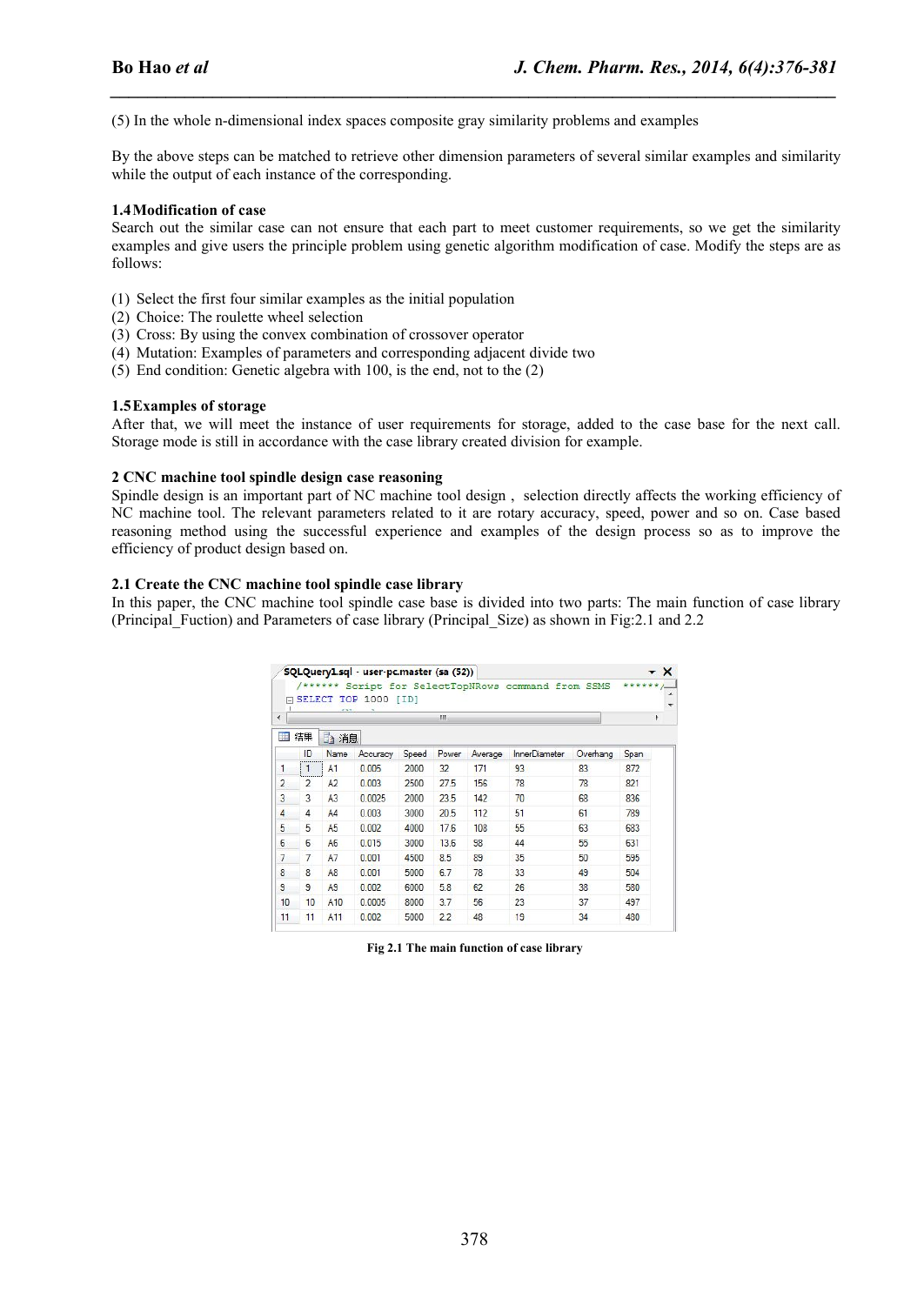|                |                     |                                                     |       |                               |                                    |                |                |                |          |                |    |            |               | J. Chem. Pharm. Res., 2014, 6(4):376-381 |
|----------------|---------------------|-----------------------------------------------------|-------|-------------------------------|------------------------------------|----------------|----------------|----------------|----------|----------------|----|------------|---------------|------------------------------------------|
|                |                     | SQLQuery2.sql - user-pc.master (sa (52))            |       |                               |                                    |                |                |                |          |                |    |            |               | $\mathbf{v} \times$                      |
|                |                     | /****** Script for SelectTopNRows command from SSMS |       |                               |                                    |                |                |                |          |                |    |            |               |                                          |
|                | 国 结果                | CRIECT TOP 1000 ITDI<br>面消息                         |       |                               |                                    |                |                |                |          |                |    |            |               |                                          |
|                |                     | ID Name D1                                          |       | D <sub>2</sub> D <sub>3</sub> |                                    | D <sub>4</sub> | D <sub>5</sub> | D <sub>6</sub> |          | $L1$ $L2$ $L3$ |    | L4         | L5            | L <sub>6</sub>                           |
|                | $\blacksquare$      | A1                                                  |       | 170 237 181                   |                                    | 165            | 147            | 124            | 32       | 51 98          |    | 560        | 412           | 162                                      |
| $\overline{2}$ | $2^{\circ}$         | A2                                                  |       | 156 223                       | 171 143                            |                | 134            | 103            | 30       | 48 105         |    | 534        | 287           | 167                                      |
| 3              | 3                   | A3                                                  |       | 141 196                       | 159                                | 138            | 125            | 98             | 26       | 42 78          |    | 568        | 268           | 147                                      |
| 4              | 4                   | A4                                                  | 104   | 146                           | 119                                | 112            | 98             | 86             | 22       | 39 78          |    | 402        | 387           | 121                                      |
| 5              | 5                   | A <sub>5</sub>                                      | 108   | 152                           | 115                                | 103            | 95             | 80             | 23       | 41 67          |    | 365        | 318           | 103                                      |
| 6              | 6                   | A <sub>6</sub>                                      | 94    | 139                           | 112                                | 97             | 83             | 67             | 19       | 36             | 63 | 408        | 223           | 98                                       |
|                | 7                   | A7<br>A <sub>8</sub>                                | 92    | 134<br>74 116                 | 90<br>82                           | 84             | 78             | 61             |          | 17 33 59       |    | 387        | 208           | 107                                      |
|                | 8<br>$\overline{9}$ | A <sub>9</sub>                                      | 60    | 88                            | 71                                 | 75<br>62       | 68<br>53       | 54<br>40       | 20<br>18 | 29 77<br>20 77 |    | 298<br>368 | 206<br>212 91 | 86                                       |
| 10             |                     | 1 A10                                               | 54 83 |                               | 69                                 | 51             | 43             | 37             |          | 17 20 68       |    | 308        | 189           | 99                                       |
|                |                     | $11 \quad 1 \quad A11$                              |       | 43 70                         | 56                                 | 49             | 42             | 31 14 20 48    |          |                |    |            | 313 166 86    |                                          |
|                |                     |                                                     |       |                               |                                    |                |                |                |          |                |    |            |               |                                          |
|                |                     |                                                     |       |                               | Fig 2.2 Parameters of case library |                |                |                |          |                |    |            |               |                                          |
|                |                     |                                                     |       |                               |                                    |                |                |                |          |                |    |            |               |                                          |

**Fig 2.2 Parameters of case library** 

### **2.2 Examples ofCNC machine tool spindle retrieval**

CNC machine tool spindle design based on case based reasoning .First It needs according to the user input parameters and the corresponding weight value(or the system by default values) as shown in fig 2.3 the case based reasoning interface.

| 请输入实例参数             | 请输入权重  |      |
|---------------------|--------|------|
| 0.003 <br>回转精度 [mm] | 0.3695 | 默认权重 |
| 2500<br>转速 [r/min]  | 0.1391 | 匹配搜索 |
| 30<br>功率 (KW)       | 0.2133 |      |
| 230<br>平均直径 [mm]    | 0.1235 | 实例修改 |
| 80<br>内孔直径 [mm]     | 0.1546 | 实例评价 |
| 三维图                 |        | 取消   |

**Fig 2.3 the case based reasoning interface**

The system uses the default value, when the user input parameters and click the search program as shown in fig 2.4: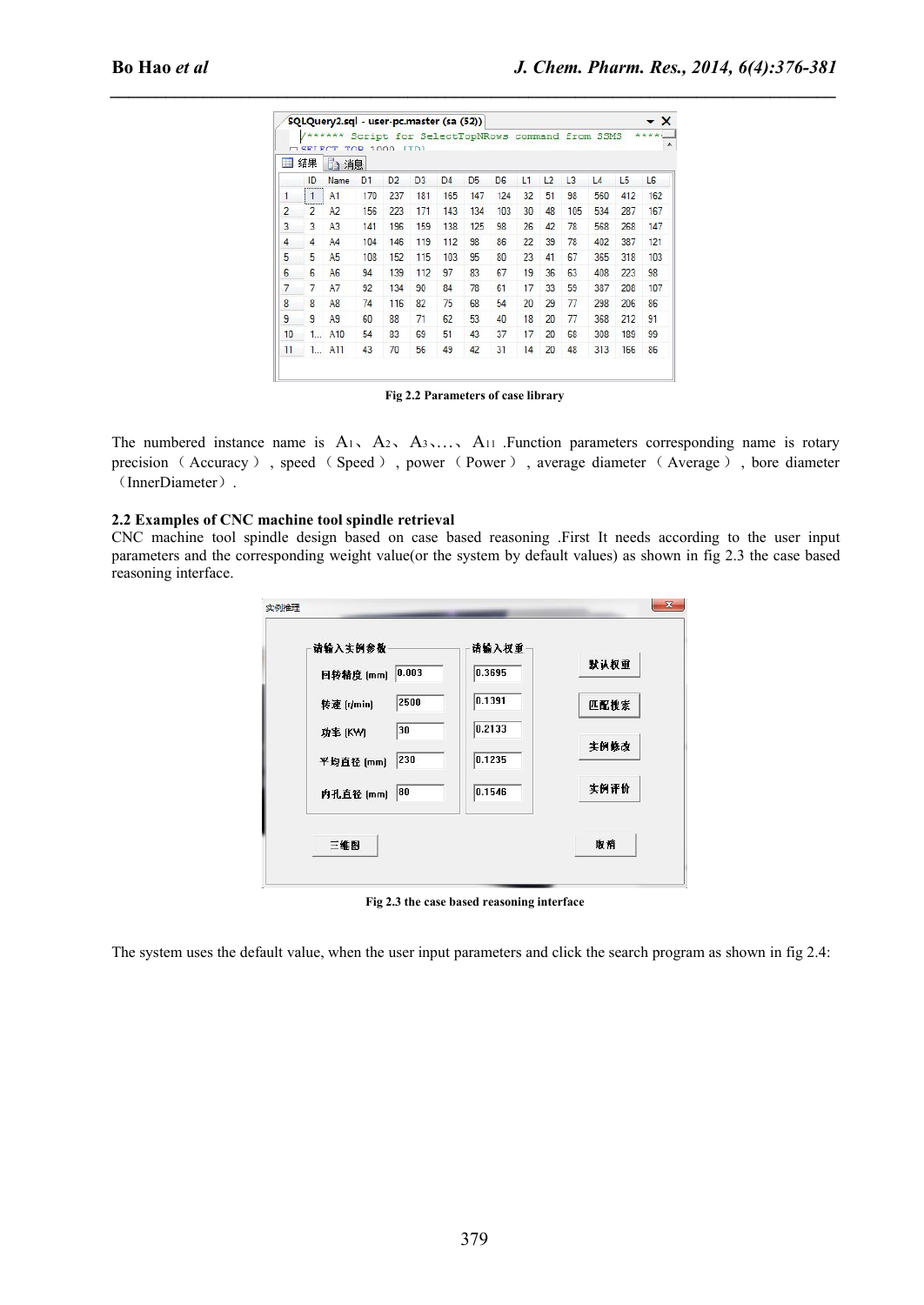*\_\_\_\_\_\_\_\_\_\_\_\_\_\_\_\_\_\_\_\_\_\_\_\_\_\_\_\_\_\_\_\_\_\_\_\_\_\_\_\_\_\_\_\_\_\_\_\_\_\_\_\_\_\_\_\_\_\_\_\_\_\_\_\_\_\_\_\_\_\_\_\_\_\_\_\_\_\_*

| 编号                            |                | 实例名称 | 相似度            |     |                |       | 实例参数           |     |                                 |     |  |
|-------------------------------|----------------|------|----------------|-----|----------------|-------|----------------|-----|---------------------------------|-----|--|
| $\overline{2}$                | A2             |      | 0.972922       |     |                |       |                |     | 0.003000<br>2500<br>27.5<br>156 |     |  |
| 3                             | A3             |      | 0.902146       |     |                |       | 回转精度           |     |                                 |     |  |
| 4                             | A4             |      | 0.889472       |     |                |       |                |     |                                 |     |  |
| 1                             | A1             |      | 0.851456       |     |                |       | 转速             |     |                                 |     |  |
| 5                             | A5             |      | 0.816523       |     |                |       |                |     |                                 |     |  |
| $\bf{9}$                      | A9             |      | 0.734415       |     |                |       | 功率             |     |                                 |     |  |
| 11                            | A11            |      | 0.732084       |     |                |       |                |     |                                 |     |  |
| 7                             | A7             |      | 0.726824       |     |                |       |                |     |                                 |     |  |
| 8                             | A8             |      | 0.714180       |     |                |       | 平均直径           |     |                                 |     |  |
| 10                            | A10            |      | 0.656713       |     |                |       |                |     |                                 |     |  |
| 6                             | A6             |      | 0.616934       |     |                |       | 内孔直径           |     | 78                              |     |  |
| 尺寸参数<br>D <sub>1</sub><br>156 | D <sub>2</sub> | 223  | D <sub>3</sub> | 171 | D <sub>4</sub> | $143$ | D <sub>5</sub> | 134 | D6                              | 103 |  |
|                               |                |      |                |     |                |       |                |     |                                 |     |  |
| L1<br>30                      | L2             | 48   | L <sub>3</sub> | 105 | L4             | 534   | L5             | 287 | L6                              | 167 |  |

**Fig 2.4 case retrieval results**

As shown in search of similarity of each instance of the corresponding, click each instance will show the selection function and the parameters of the corresponding examples of user-friendly.

#### **2.3 Examples ofCNC machine tool spindle modification**

According to the instance store user input and case base of comparison will find the difference, which is similar to the example will not meet the needs of users and unreasonable parameters, so the system must be further examples of modified operation. As show in fig 2.5:

The modified instance similarity increased to 0.989, in fact, size parameters, use the matching the most similar case from the case that the parameters of the A2.

#### **2.4 Storage of NC machine tool spindle examples**

Modified instance to meet customer demand, fill in the instance name and then click "save examples", a new instance will have saved to expand and enrich the case base capacity, product design to facilitate in the next.



**Fig 2.5 case modification**

#### **CONCLUSION**

In this paper, based on artificial intelligence (AI) design and development needs, and understanding the design of mechanical products, the case-based reasoning (CBR) with the principle and the process, proposed the extension matter-element detailed division of case combining the modified of basing on genetic algorithm with grey correlation matching search. Firstly, successful examples of existing are divided and stored in case base, the design